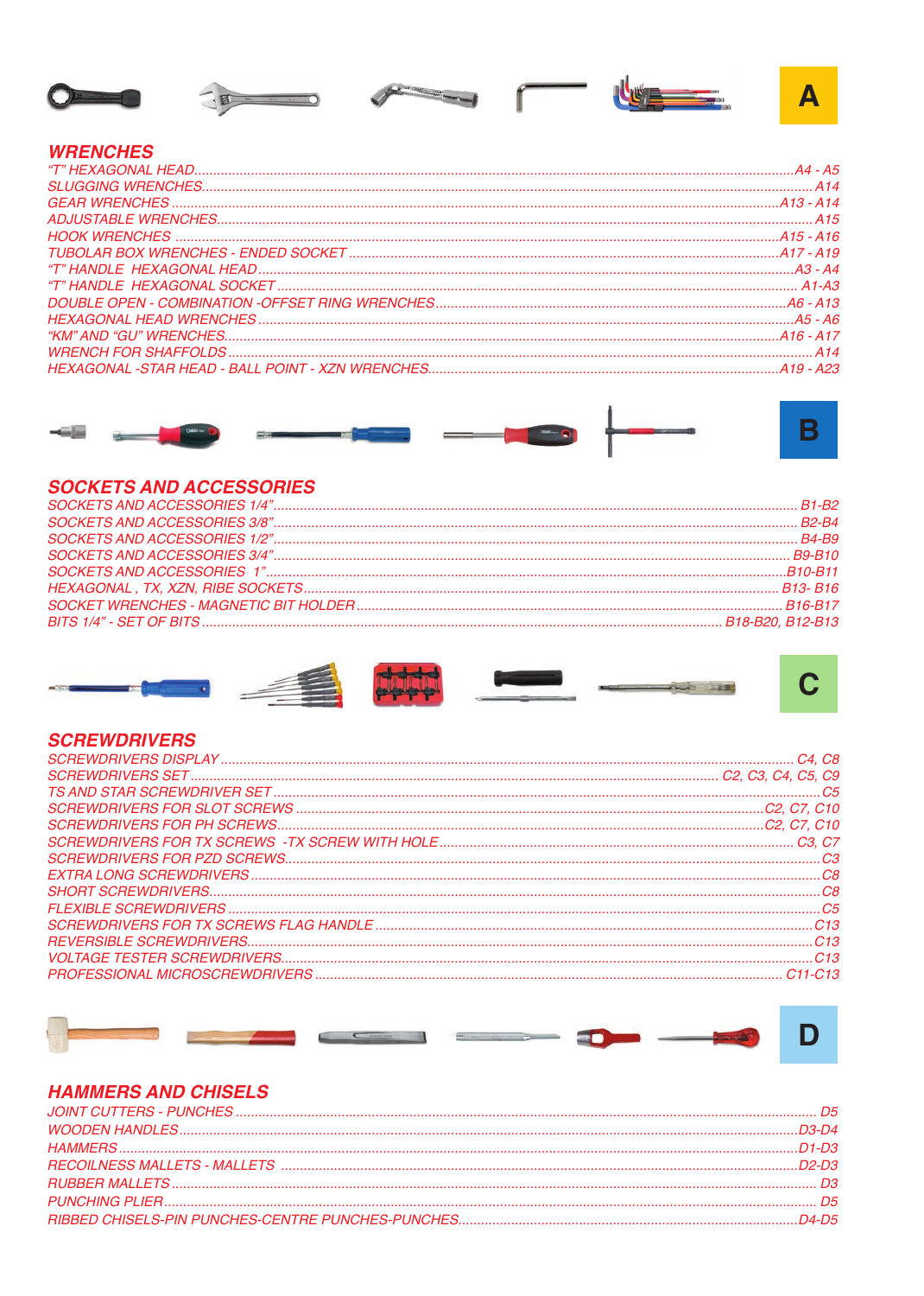

## **CUTTING TOOLS**



### **PLIERS**



## **HYDRAULIC**

| -63 |
|-----|
|     |
|     |
|     |





#### **INSULATED LINE**











# **LAMPS AND INSTRUMENTS**

| I ED I AMPS |  |
|-------------|--|
|             |  |
|             |  |
| LAMP HOLDER |  |

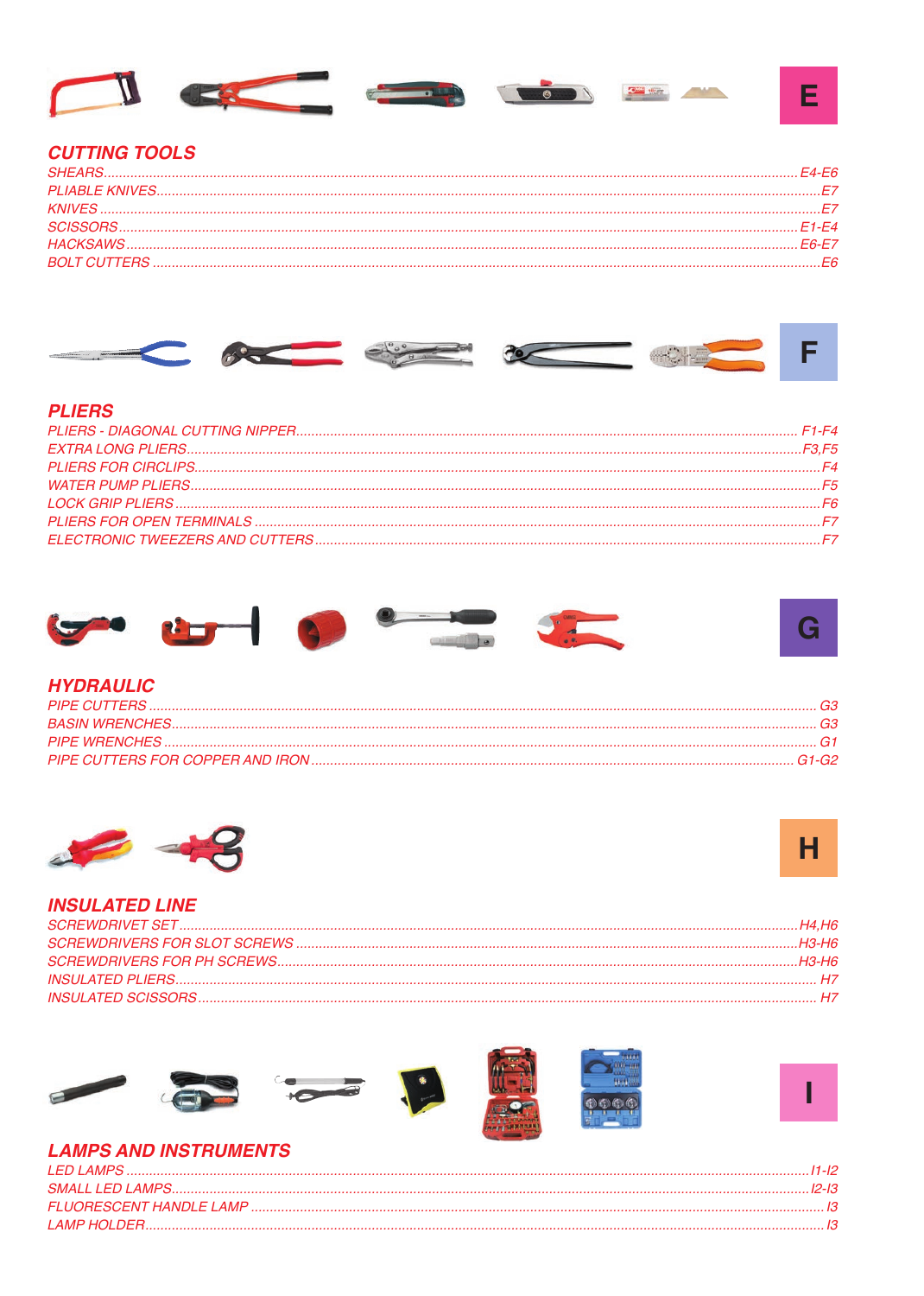

## **UNIVERSAL PULLERS**



# **SPECIAL TOOLS FOR CARS**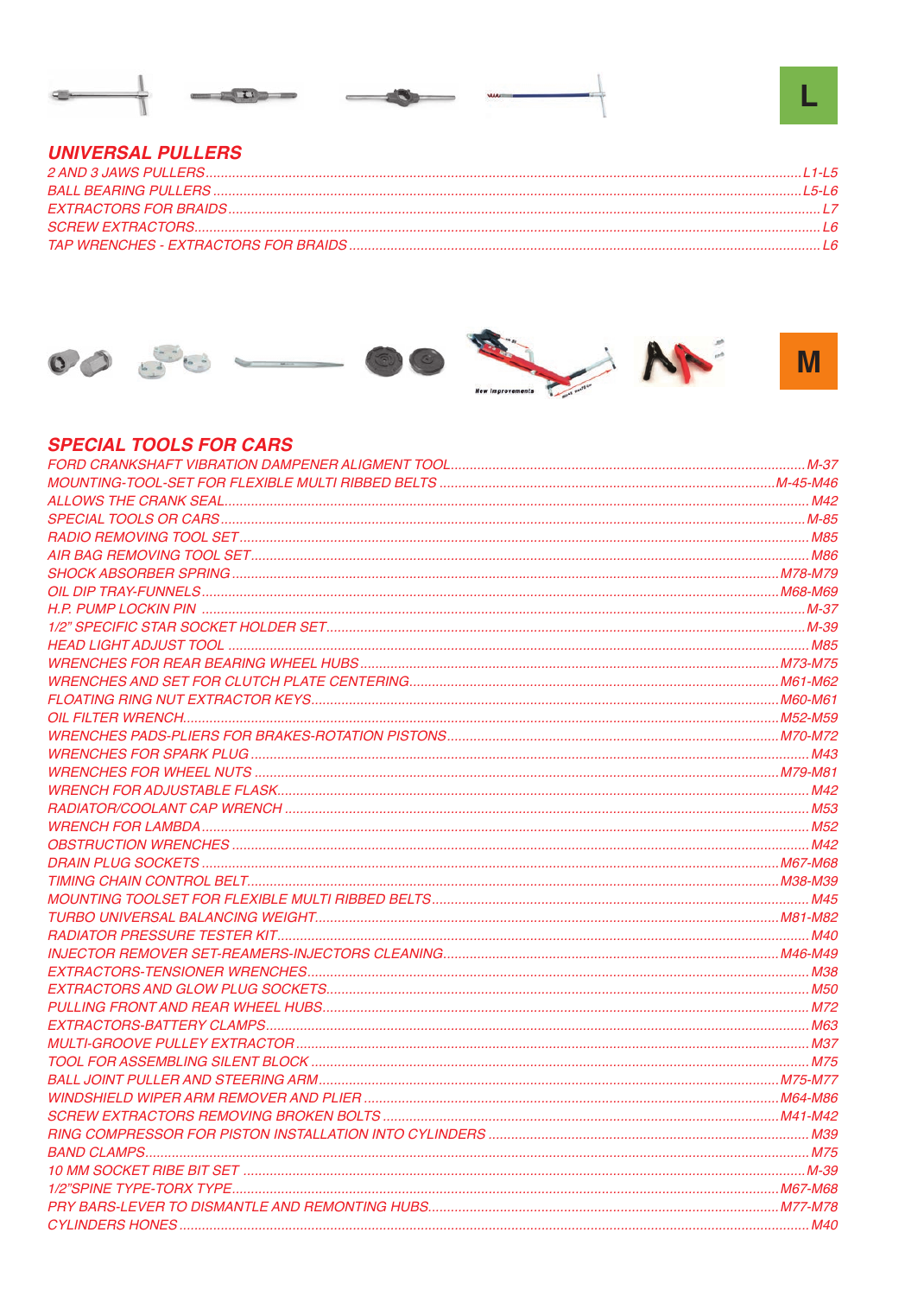



### **SPECIAL TOOLS FOR TRUCKS**







#### **AIR TOOLS**